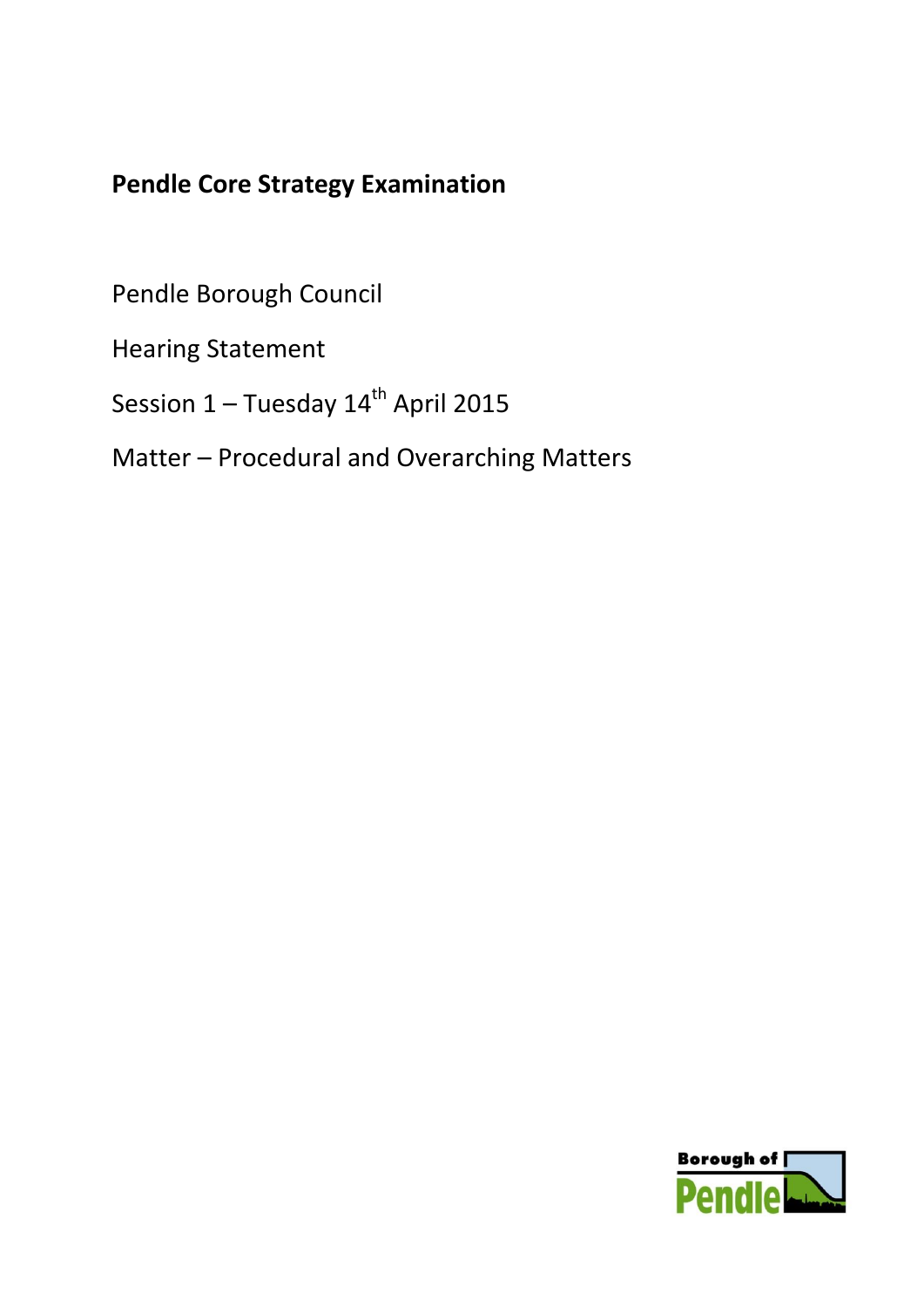## **1. Have the consultation methods used for the Plan and contained within the SCI been satisfactory?**

- 1.1 Pendle Council has sought to actively *involve* the local community in plan preparation. The Statement of Community Involvement (SCI) [CD02/02] adopted in March 2007, established at an early stage in the plan making process when the Council will seek the *participation* of others; who it will seek to *engage* and *consult* with and how they will be encouraged to become *involved*.
- 1.2 Each public consultation was conducted in accordance with the consultation requirements of the Planning Regulations (2004, as amended in 2008, and 2012), using the methods set-out in the SCI (see table below).

|                                                                 | <b>Reg. 18</b><br>Preparation<br>• Issues & Options | <b>Reg. 19</b><br>Publication<br>• Pre-Submission | Regs. 22 & 24<br>Submission |  |
|-----------------------------------------------------------------|-----------------------------------------------------|---------------------------------------------------|-----------------------------|--|
| • Preferred Options<br>1. SCI Requirement                       |                                                     |                                                   |                             |  |
| <b>Notify specific consultation bodies (Para 2)</b>             | ✓                                                   | ✓                                                 | ✓                           |  |
| Notify general consultation bodies (Para 2)                     |                                                     |                                                   |                             |  |
| Notify other bodies and<br>individuals on the Councils database |                                                     | ✓                                                 | ✓                           |  |
| Notify elected members (councillors)                            | ✓                                                   | ✓                                                 | ✓                           |  |
| <b>Publicise on Council website</b>                             | ✔                                                   | ✓                                                 | ✓                           |  |
| Advertisement / public notice in local press                    | ✓                                                   | ✓                                                 | ✓                           |  |
| Press release                                                   | ✓                                                   | ✓                                                 |                             |  |
| Feature on local radio                                          | $\checkmark$                                        |                                                   |                             |  |
| Framework Newsletter / leaflet                                  | ✓                                                   | ✓                                                 | ✓                           |  |
| Poster                                                          | ✓                                                   | ✓                                                 |                             |  |
| Forum / focus group                                             | ✓                                                   | ✓                                                 |                             |  |
| Workshop / presentation                                         | $\checkmark$                                        | $\checkmark$                                      |                             |  |
| On-to-one interviews                                            | ✓                                                   |                                                   |                             |  |
| Use Citizens Panel / LSP thematic groups                        | ✓                                                   |                                                   |                             |  |
| Public exhibition / display / drop-in session                   | ✓                                                   | $\checkmark$                                      |                             |  |
| Public meeting                                                  | $\checkmark$                                        |                                                   |                             |  |
| Documents made available at 'deposit<br>locations' (Reg. 35)    |                                                     |                                                   |                             |  |
| Documents made available on Council<br>website (Reg. 35)        |                                                     |                                                   |                             |  |

Table 1: Summary of SCI Requirements and Other Consultation Methods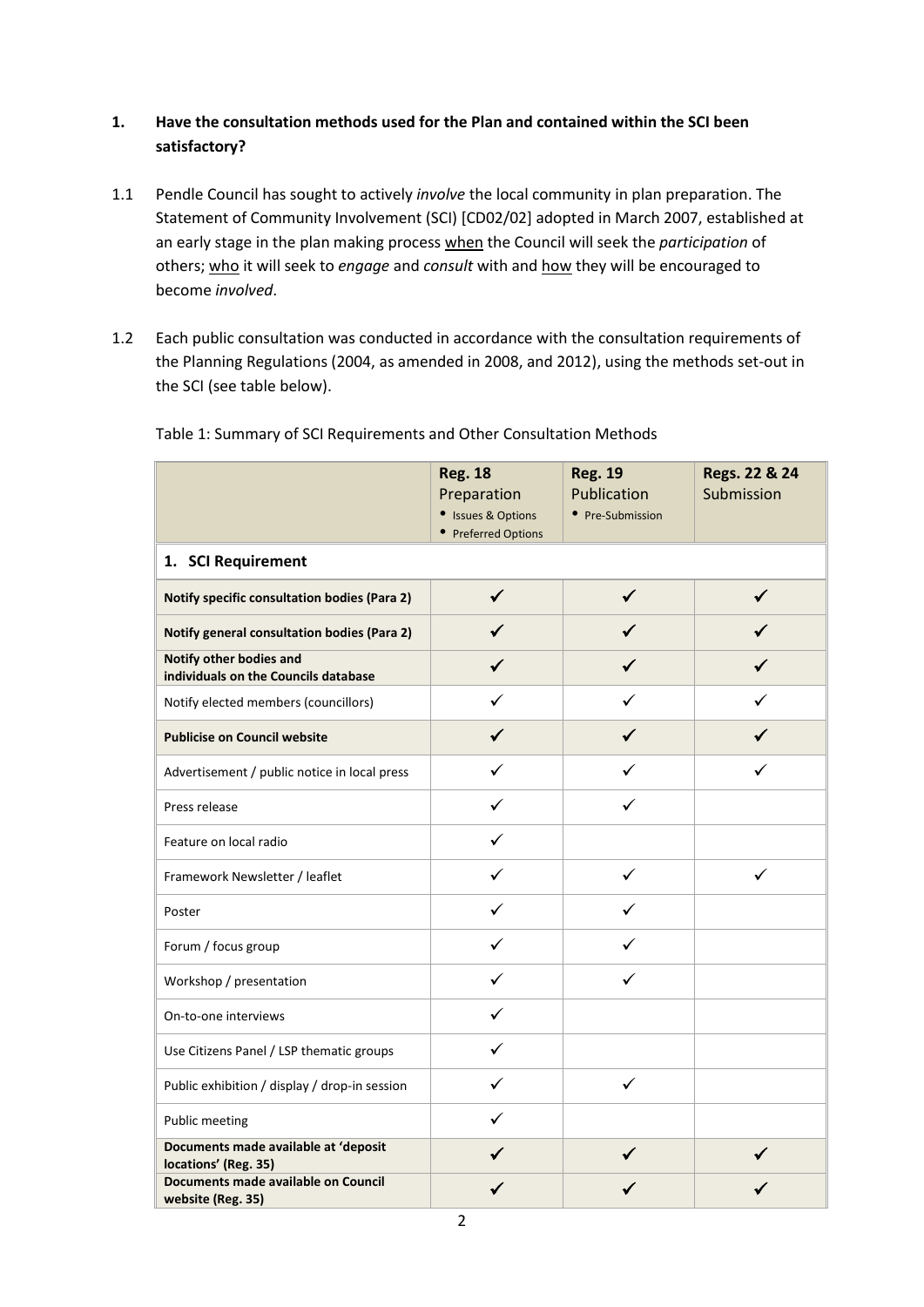|                                                            | <b>Reg. 18</b><br>Preparation<br>• Issues & Options<br>• Preferred Options | <b>Reg. 19</b><br>Publication<br>• Pre-Submission | Regs. 22 & 24<br>Submission |  |
|------------------------------------------------------------|----------------------------------------------------------------------------|---------------------------------------------------|-----------------------------|--|
| Documents available in alternative formats<br>(on request) |                                                                            |                                                   |                             |  |
| Representation form / questionnaire                        |                                                                            |                                                   |                             |  |
| 2. Additional Engagement (not identified in SCI)           |                                                                            |                                                   |                             |  |
| Notify prescribed bodies (Para 4)                          |                                                                            |                                                   |                             |  |
| Notify Council employees                                   |                                                                            |                                                   |                             |  |
| Duty to Cooperate meetings                                 |                                                                            |                                                   |                             |  |
| Publicise via social media                                 |                                                                            |                                                   |                             |  |
| Link to Feedb@ck Online website                            |                                                                            |                                                   |                             |  |

Note: The minimum requirements identified in the SCI (Table C.3) are highlighted and shown in **bold**.

- 1.3 Within the Council officer and member steering groups guided the preparation of the Core Strategy. The Sustainable Community Strategy [CD 09/01] and the thematic groups of the local strategic partnership, established to manage its implementation, guided the strategic direction and content of the Core Strategy. More targeted engagement with key stakeholders then helped to develop individual policy responses.
- 1.4 Five public consultations have provided key stakeholders and members of the local community with the opportunity to comment at key stages in the preparation of the Core Strategy. The comments received have helped to shape subsequent iterations of the document. Feedback on the 'community engagement' carried out up to that point has been set-out in the various consultation statements made available for public scrutiny [CD/01/06, CD/01/20, CD/01/21, CD/01/25, CD/01/31 and CD/01/04).
- 1.5 The Statement of Compliance with the Duty to Cooperate [CD/01/05] summarises how Pendle Council has worked in collaboration with other bodies to address strategic cross-boundary issues, both before and after the Duty came into effect in November 2011.
- 1.6 People registered with the Council's (planning policy) database receive advance notification of any forthcoming public consultation by letter and/or email. Those with an email address also receive regular copies of the Council's Framework newsletter, which received a commendation for 'community engagement' in the Regional RTPI awards in 2009.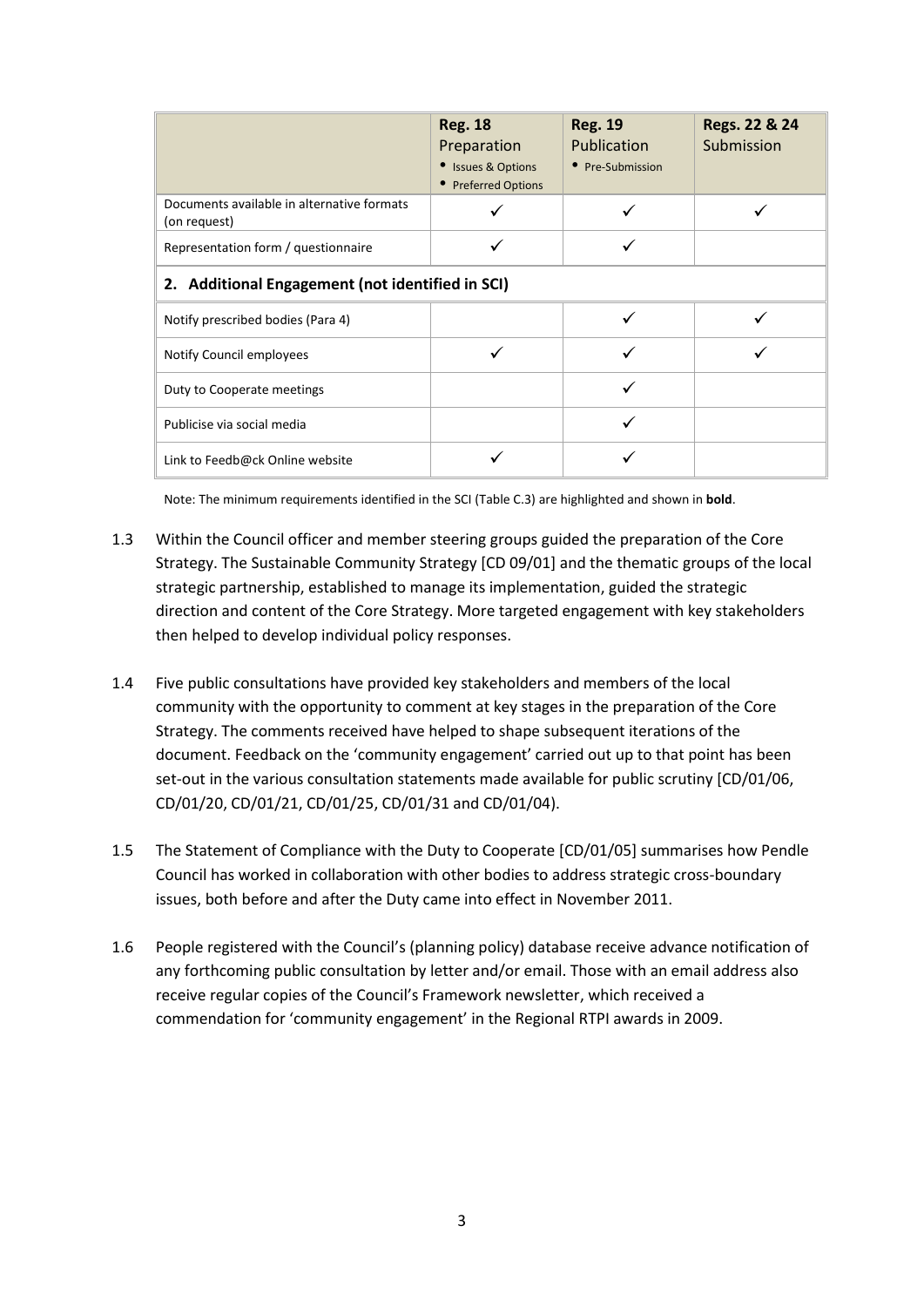- 1.7 Concerns to centre on the lack of awareness about the Core Strategy amongst members of the general public. For those people not registered with the Council's database, information has been disseminated and public participation encouraged through a combination of:
	- advertisements in the local media (press and in the early stages radio) to ensure that the information is in the public domain;
	- issuing press releases seeking more detailed editorial coverage;
	- distributing newsletters through local libraries and council shops;
	- placing posters in well used locations such as libraries, doctors surgeries, leisure facilities and local schools; and
	- posting messages on social media (Facebook, Twitter and LinkedIn) as a medium to reach out to younger elements of the community.
- 1.8 The Council has no control over the placement or extent of any editorial coverage arising from a press release. Offers to brief the editorial staff at the local paper were rarely taken-up. Although the resulting editorial coverage was admittedly disappointing at times, the local press has included extensive articles on the Core Strategy throughout its preparation.
- 1.9 Informal exhibitions and drop in sessions have been held in DDA compliant venues throughout the borough, and at different times of the day, ensuring that everyone has had the opportunity to visit a venue close to their home at a time that was convenient to them. At the Preferred Options stage 15 events were supplemented with presentations to the five Council Area Committees and 14 of the 19 parish and town councils.
- 1.10 Overall the Council considers that its approach has been effective given the level of response to the Core Strategy from both organisations and individuals. In total, the Council received 793 formal representations which, excluding comments on legal compliance and soundness, generated over 5,500 individual comments that have helped to shape the document submitted for examination. Since the start of the process, the number of contacts on the Council's database has increased from c.300 to over 1,500 on the date of submission, indicating that a good number of people have been encouraged to engage with the plan making process.
- 1.11 Claims that the Council has not listened to objections are unfounded. All the comments received have carefully considered and balanced against national planning policy and the evidence underpinning the Core Strategy. This is evidence in the consultation statements that have been produced.
- 1.12 The above summary, together with any documents that have been referenced, demonstrate that Pendle Council has met the legal obligations for consultation and fully complied with the requirements of its own SCI.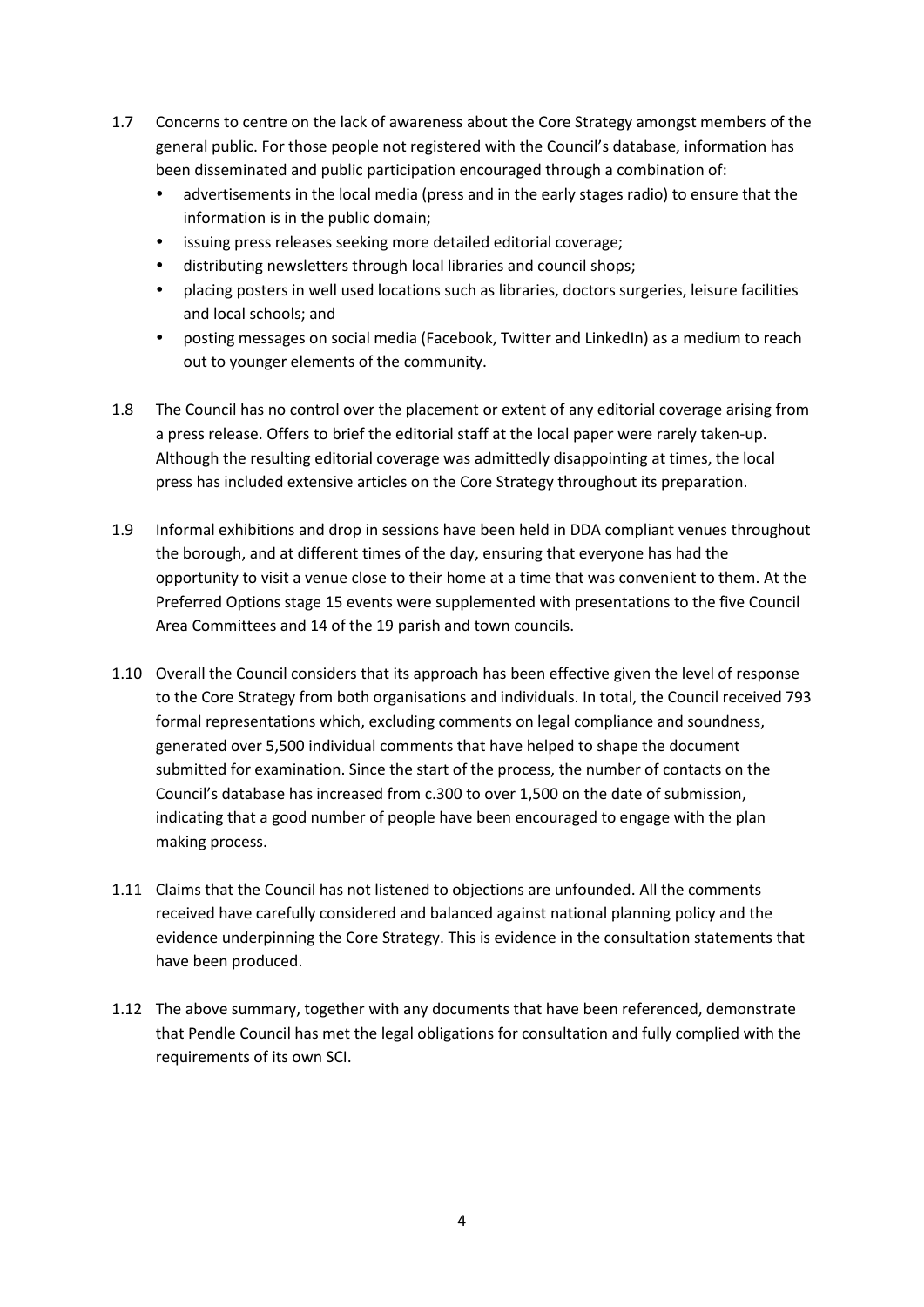## **2. Have all relevant documents been available and subject to consultation?**

- 2.1 Pendle Council can confirm that all relevant documents have been made available and subject to consultation. All consultation bodies and individuals on the Council's database have been notified to this effect, either by letter and/or email, and issued with a statement of representations procedures.
- 2.2 The Core Strategy has been the subject of five formal public consultations, as set-out in the Local Development Scheme [CD 02/01]. For each of these a copy of the Core Strategy has been made available for public inspection at town halls, council shops and public libraries throughout Pendle.<sup>1</sup>
- 2.3 Full copies of the Sustainability Appraisal Report, and the Consultation Statement (summarising community engagement undertaken up to that point), the Habitat Regulations Assessment (Scoping Report), the Equality Impact Assessment, key evidence base and other supporting documents have always been made available at the following venues and on the Council's website:
	- Main planning office: Number One Market Street, Nelson
	- Main libraries in Nelson, Colne and Barnoldswick
- 2.4 At smaller venues the Core Strategy has been accompanied by the Sustainability Appraisal (Non-Technical Report), the Consultation Statement (full version or summary), the Habitat Regulations Assessment (Scoping Report) and the Equality Impact Assessment, together with a leaflet providing details of where any other 'supporting documents' could be viewed.
- 2.5 The consultation requirements of the Planning Regulations (2004, as amended in 2008, and 2012), and the methods employed by the Council, are detailed in the Consultation Statement (Pre-Submission Report) [CD 01/04] and demonstrate that the Council's consultation process has met any legal requirements that applied at the time.
- **3. Has the Council complied with the DTC, particularly in relation to the distribution of housing within the Burnley and Pendle Housing Market Area and the consideration of strategic sites for employment? See in particular C/004 for Council's response.**
- 3.1 The Council's evidence for joint working on strategic cross boundary issues is presented in the Statement of Compliance with the Duty to Cooperate [CD/01/05] and the various consultation statements that have been produced [CD/01/06, CD/01/20, CD/01/21, CD/01/25, CD/01/31 and CD/01/04).

**<sup>.</sup>** 1 Originally a total of 15 venues, this reduced to 13 following the closure of Nelson Town Hall reception and the Brierfield Council Shop.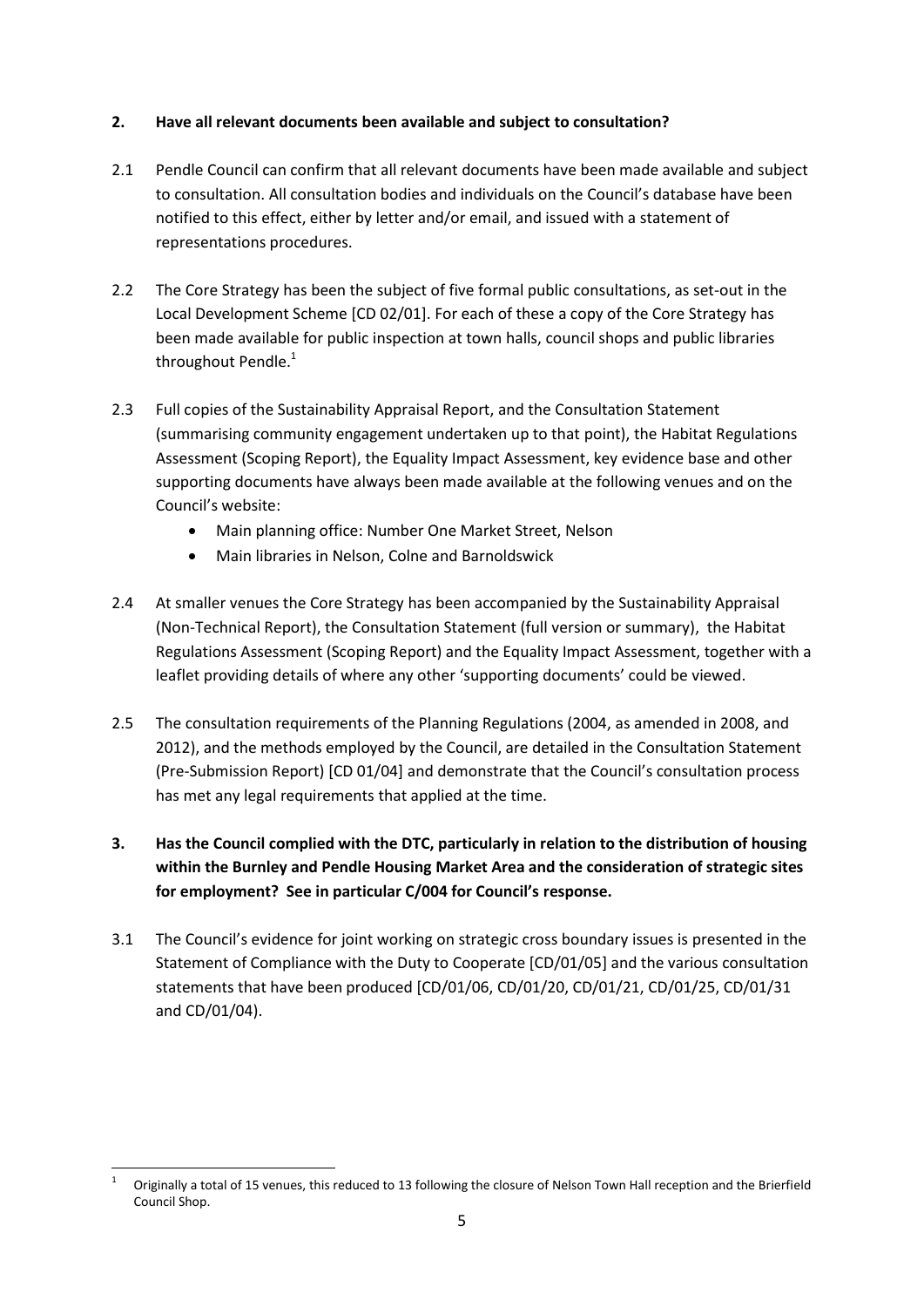- 3.2 These demonstrate the high level of co-operation Pendle Borough Council has had with neighbouring local authorities and other bodies prescribed by regulation in the preparation of the Core Strategy. In particular, it has initiated and/or actively participated in a number of joint projects with other local planning authorities to prepare both spatial planning and evidence base documents. It has also worked closely with key infrastructure providers to ensure that the Core Strategy will deliver the infrastructure needed to address any identified constraints to future development and growth over the plan period.
- 3.3 The borough's key interactions are with the Pennine Lancashire authorities in the M65 Corridor and in particular neighbouring Burnley. The key cross boundary issues requiring joint working are housing, employment and infrastructure.
- 3.4 It was recognised that at an early stage that Burnley and Pendle shared a housing market area and that this is largely self-contained. The Burnley & Pendle Strategic Housing Market Assessment (SHMA) [CD/04/01] is the second such document jointly commissioned by the two neighbouring authorities. The SHMA considers the full objectively assessed need (OAN) for the joint housing market area (i.e. Burnley and Pendle). This overall requirement is then broken down into figures for the respective borough's because, as the SHMA explains, the distribution of housing growth within the joint housing market area should be based on each authority seeking to meet its own housing needs (paragraph 5.70, page 98). The different housing requirement figures for the two borough's sit within the overall context of projected population and household growth, which is significantly greater for Pendle. The two Councils have also jointly commissioned a Gypsy & Traveller Accommodation Assessment [CD/04/05].
- 3.5 Whilst there are key interactions between Burnley and Pendle in terms of employment, there are clear distinctions between their functional economic areas. As such each borough has chosen to prepare its own Employment Land Review (ELR), and to address other economic issues through Duty to Cooperate meetings.
- 3.6 The proposed strategic site at Lomeshaye is of local rather than sub-regional significance [see C/004]. Whilst the site will help to meet the quantitative need for employment land in the borough, as set-out in the ELR [CD/05/01], its role in addressing qualitative requirements in the M65 Corridor is of paramount importance. In recent years a number of established local businesses have relocated to sites further west along the M65 motorway, having failed to identify a suitable site or premises to facilitate their relocation within Pendle. This is continuing to happen with a recent announcement in the local press confirming the imminent departure of another prominent local business ["Panaz to move after 25 years" – Lancashire Telegraph,  $8<sup>th</sup>$  January 2015].
- 3.7 The councils in Burnley and Pendle have held joint meetings with key infrastructure providers to ensure that any cross boundary issues are fully taken into account in plan preparation.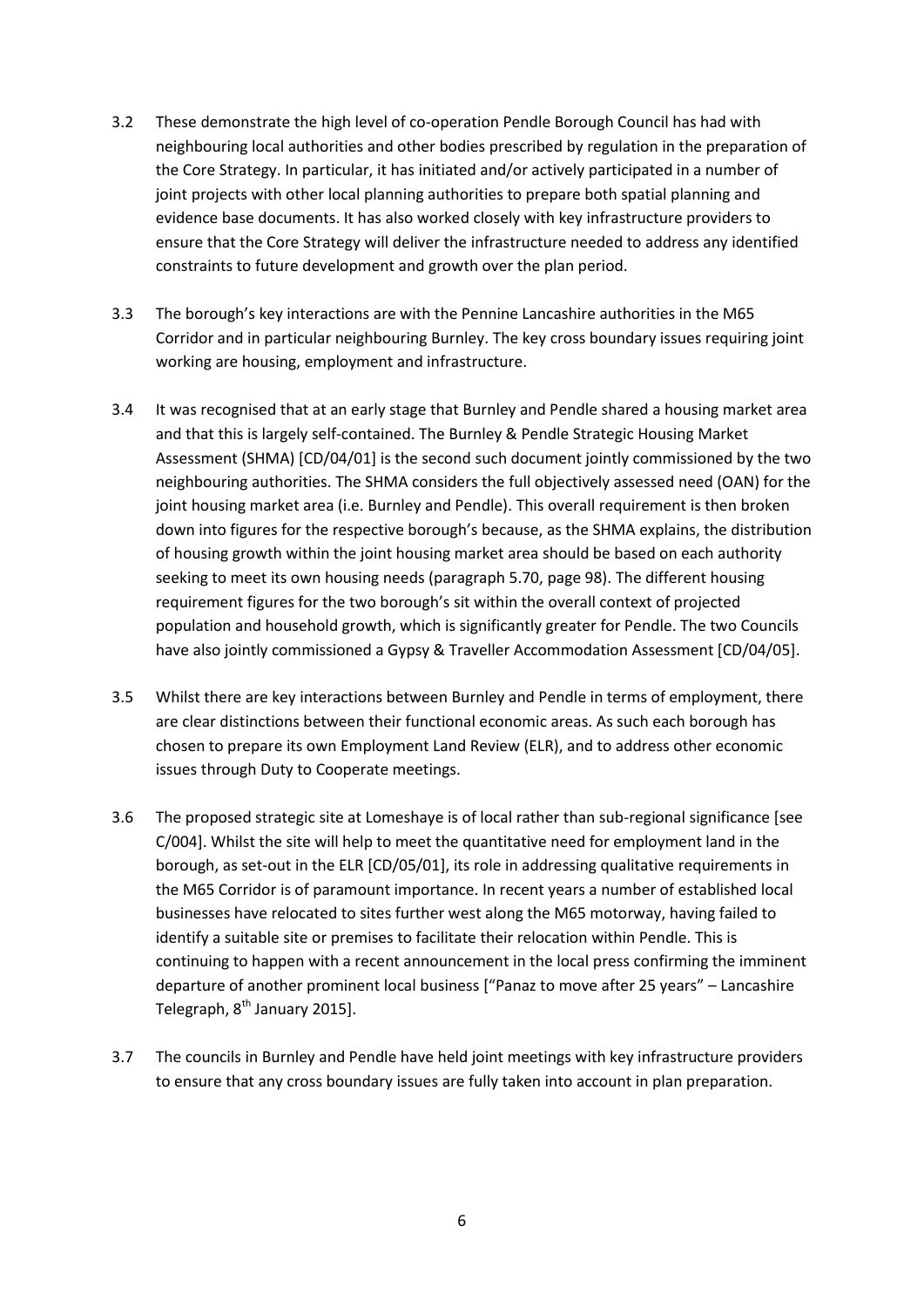- 3.8 Management of the natural environment is also a key consideration, but management arrangements for the Forest of Bowland Area of Outstanding Natural Beauty (AONB) and the South Pennine Moors Site of Special Scientific Interest (SSSI) have been established for a number of years. Outside these areas liaison with Burnley Council during the preparation of their Green Infrastructure Strategy and Lancashire County Council – specifically the Lancashire Local Environmental Record Network (LERN) – who have just completed work to identify a high level Ecological Network for the county has made the Council aware of the key cross boundary linkages.
- **4. Has the preparation of a series of documents rather than a single Local Plan been clearly justified, particularly the deferral of site allocations? See in particular C/004 for Council's response.**
- 4.1 The legislative framework for the preparation of local plans is established by the Planning & Compulsory Purchase Act 2004, as amended by the Localism Act 2011 and the Town & Country Planning (Local Planning) (England) Regulations 2012. Further detail is provided in the National Planning Policy Framework (NPPF) (March 2012) [CD/12/01] and National Planning Practice Guidance (NPPG) (March 2014) [CD/12/02].
- 4.2 By the time the NPPF implied that the governments preference was for the preparation of a single Local Plan, Pendle Council was at an advanced stage of preparation for the public consultation on its Publication Core Strategy (October-December 2012). At a time when the government was asking local planning authorities to put plans in place at the earliest opportunity, Pendle Council felt that the time required to take a step backwards and prepare a single local plan would be prohibitive. Faced with the need to put a plan in place as soon as possible, Pendle Council considered that continuing with the preparation of the Core Strategy was the most expedient approach and reflected the best use of the available staff and financial resources.
- 4.3 There was also a need to bring forward key developments as quickly as possible within the framework of assessing the overall development needs of the borough, particularly following the post-2008 economic downturn, which changed the housing dynamic in the borough.
- 4.4 The preparation of a Core Strategy has provided a policy framework for delivery of the borough's development needs in the shortest possible timeframe, enabling the replacement of the current Local Plan, which expires in 2016. Delaying the adoption of the plan would remove the certainty necessary when bidding for funding, such as that available from the new Lancashire Local Enterprise Partnership (LEP). Having a clear policy direction at such an advanced stage helped to secure funding for the Burnley & Pendle Growth Corridor, which will finance motorway junction improvements and open up new development opportunities in the M65 corridor.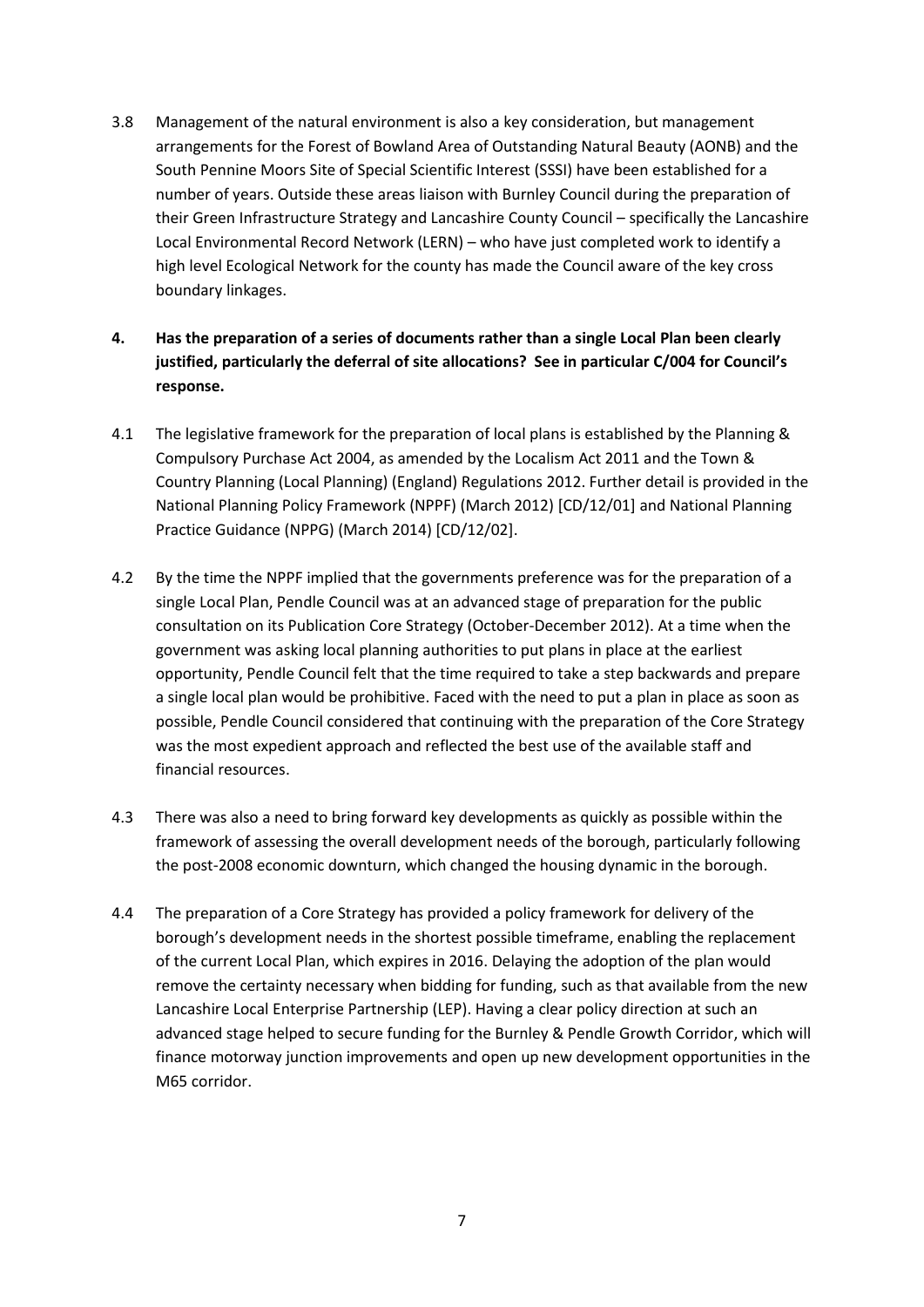## **5. Is the timeframe for the CS appropriate?**

- 5.1 In the NPPF [CD/12/01], paragraph 157 (bullet point 2) states that "Local Plans should be drawn-up over an appropriate timescale, preferably a 15 year time horizon". The time horizon for the Pendle Core Strategy is 2011-2030, a period in excess of the minimum 15-year period recommended in government policy. It is acknowledged that this should be more explicitly recognised in the document and a number of modifications have been proposed in C/004.
- 5.2 It is anticipated that the Site Allocations & Development Policies DPD will be capable of adoption in 2016, just one year after the Core Strategy. This will provide a 14 year timeframe for that part of the plan, which although less than the preferred 15 year period is not contrary to the NPPF. Furthermore, it is anticipated that both the Core Strategy and the Site Allocations & Development Policies DPD will be reviewed and updated during this period.
- **6. Is the drafting of the policies sufficiently clear on what will or will not be permitted? Do they provide a clear indication as to how a decision maker should react to a development proposal? Are they concise expressions of policy, excluding policy explanation and guidance?**
- 6.1 In the NPPF [CD/12/01], paragraph 17 suggests a framework should be provided within which decisions on planning applications can be made with a high degree of predictability and efficiency, whilst paragraph 154 states only policies that provide a clear indication of how a decision maker should react to a development proposal should be included in the plan.
- 6.2 The Pendle Core Strategy [CD/01/01] clearly sets-out its strategic intentions in terms of the amount (Policies LIV1 and WRK2) and spatial distribution of development (Policies SDP2-5 inclusive) over the plan period.
- 6.3 It was never the intention for core strategies to identify site specific development proposals. The inclusion of strategic sites for housing (Policy LIV2) and employment (Policy LIV3) have been included to provide a greater degree of certainty with regard to the delivery of new development, particularly in the early years of the Plan.
- 6.4 The policies themselves are concise and free from policy explanation or guidance. However, the context and strategy preceding each policy has evolved over an extended period of time and as such the final document is not as succinct as the Council would have wished.
- **7. Is the Plan clear as to whether a review of Green Belt boundaries will be necessary as part of the SAP?**
- 7.1 The National Planning Policy Framework [CD/12/01] (paragraph 83) notes that:

*"Once established, Green Belt boundaries should only be altered in exceptional circumstances, through the preparation or review of the Local Plan."*